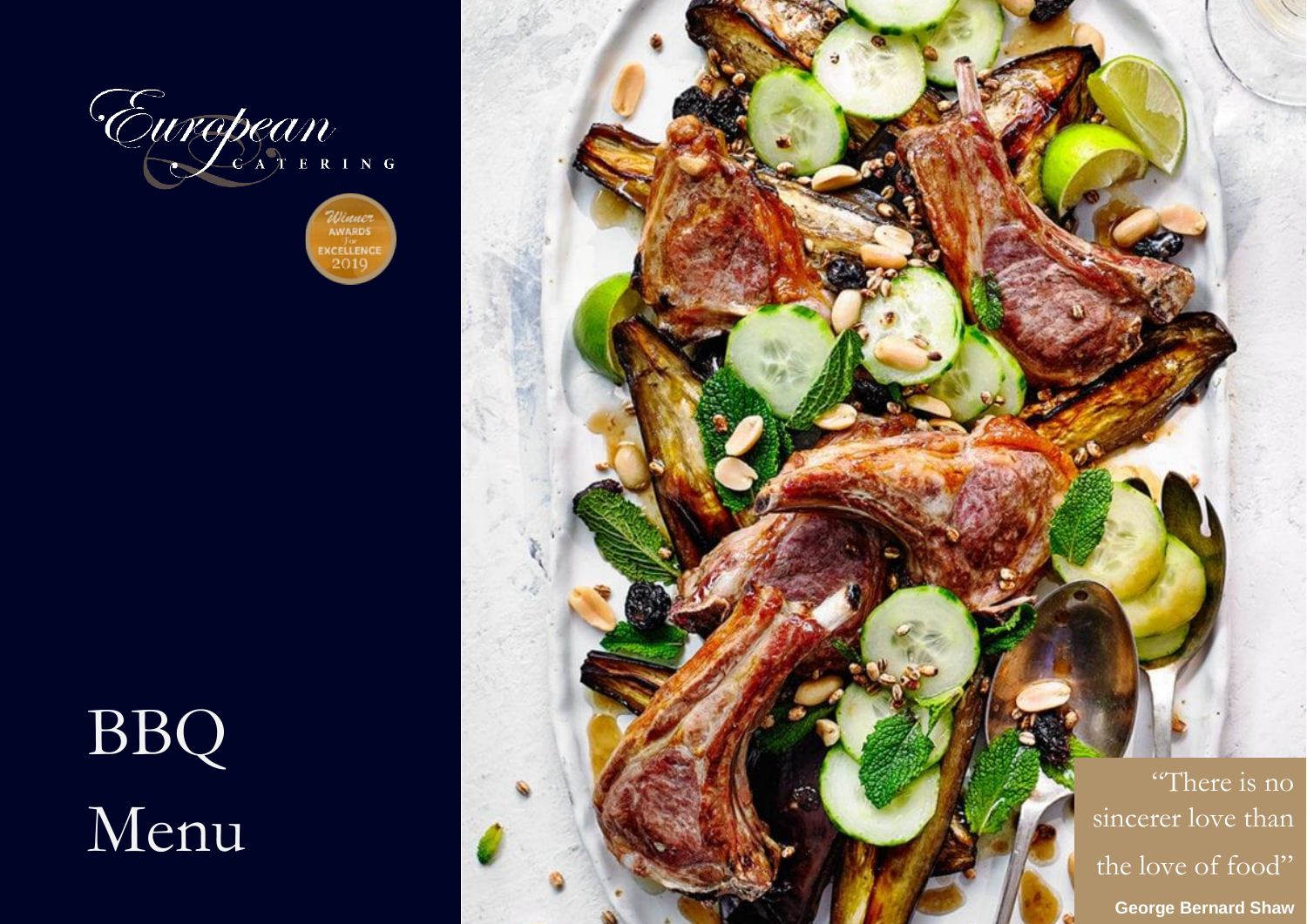## Mains

Choose 3 from \$22.00pp Choose 4 from \$28.00pp Choose 5 from \$36.00pp Sides Choose 1 from \$6.50pp



## Choose 2 from \$8.50pp

Traditional Bratwurst sausage DF I GF Garlic & oregano lamb cutlet, lemon DF I GF Dry rub beef ribs DF I GF Mexican style prawns, ginger, chilli, oregano DF I GF Beef tournedos, sage & bacon DF I GF La Ionica chicken thighs, basil mint & garlic DF I GF Huon Valley ocean trout fillets, potato crust GF Braided pork fillets, anchovy & olives DF I GF La Ionica chicken breast, burnt brown sugar, orange confit & thyme DF I GF Sous vide & BBQ octopus, spanish paprika DF I GF Glazed whole chicken wings, dukkah DF I GF Cauliflower steak, harissa, pickled vegetables GF I VG Lamb rump, fire roasted salsa DF I GF Portobello mushrooms, smoked almond tarator vG Butter poached cabbage, Pico de Gallo GF IV

Smashed potatoes, olive tapenade GF Seasonal steamed garden vegetables DF I GF Creamy Gruyere potato bake GF IV Creamed & grilled corn, chipotle butter, Manchego GF I V Root vegetables caramelized honey & lavender DF I GF I V Grilled chicken bread, sweet onions Charred fennel, zucchini, basil & lemon GF I VG Grilled field mushroom bruschetta, mustard crème fraiche V Spinach & ricotta filo wheel v Spanish rice DF I GF Slow cooked lentils, onions & carrots GF IV Grilled Provencale vegetables, sage oil GF I VG

All prices are per person, for food only and exclude GST. Depending on your event you may require service staff VG vegan | V vegetarian | GF gluten free | DF dairy free | RSF refined sugar free